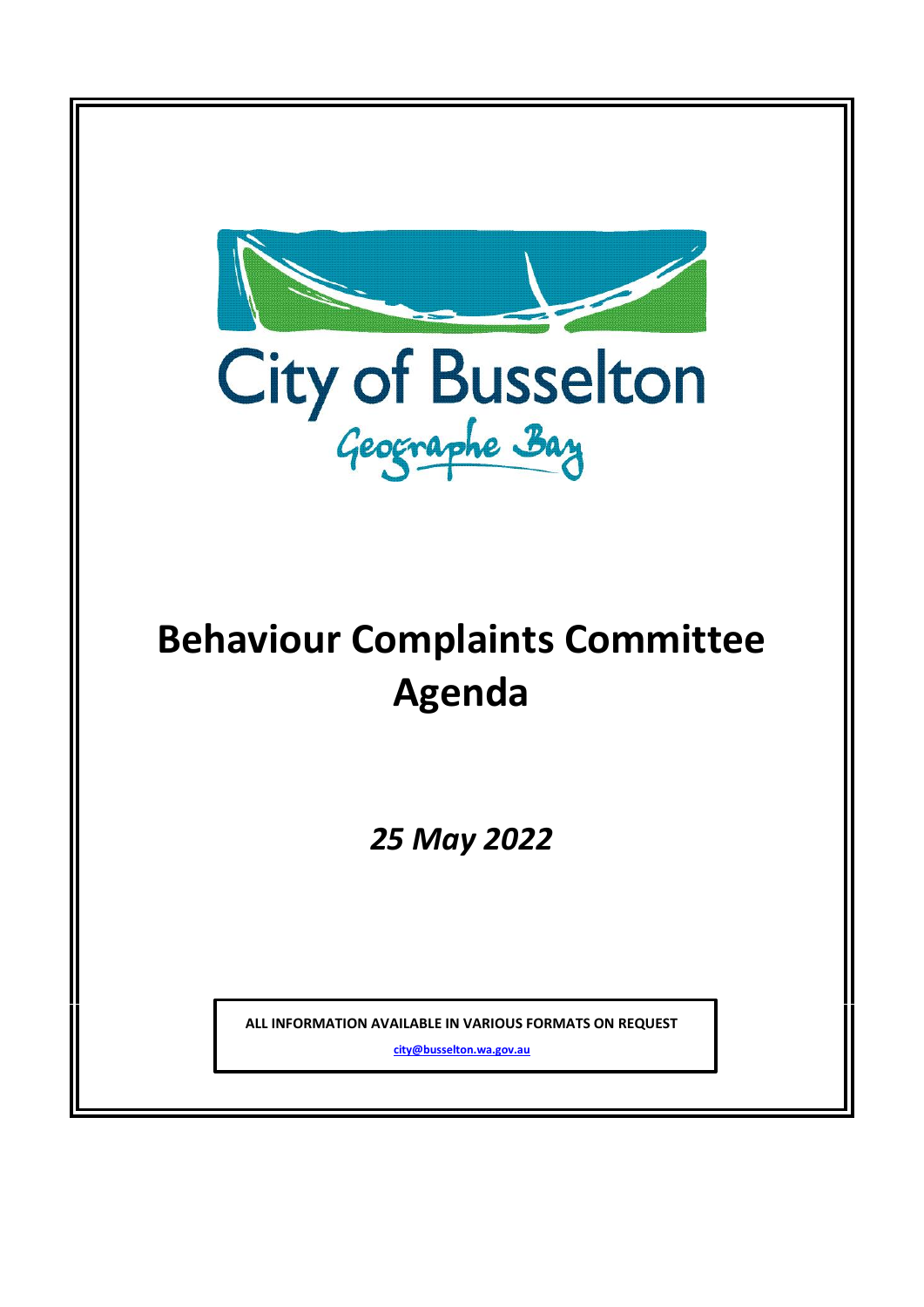### **CITY OF BUSSELTON**

### **MEETING NOTICE AND AGENDA – 25 MAY 2022**

### **TO: THE MAYOR AND COUNCILLORS**

**NOTICE** is given that a meeting of the Behaviour Complaints Committee will be held in the Committee Room, Administration Building, Southern Drive, Busselton on Wednesday, 25 May 2022, commencing at 9.00am.

The attendance of Committee Members is respectfully requested.

### **DISCLAIMER**

Statements or decisions made at Council meetings or briefings should not be relied on (or acted upon) by an applicant or any other person or entity until subsequent written notification has been given by or received from the City of Busselton. Without derogating from the generality of the above, approval of planning applications and building permits and acceptance of tenders and quotations will only become effective once written notice to that effect has been given to relevant parties. The City of Busselton expressly disclaims any liability for any loss arising from any person or body relying on any statement or decision made during a Council meeting or briefing.



**MIKE ARCHER**

**CHIEF EXECUTIVE OFFICER**

18 May 2022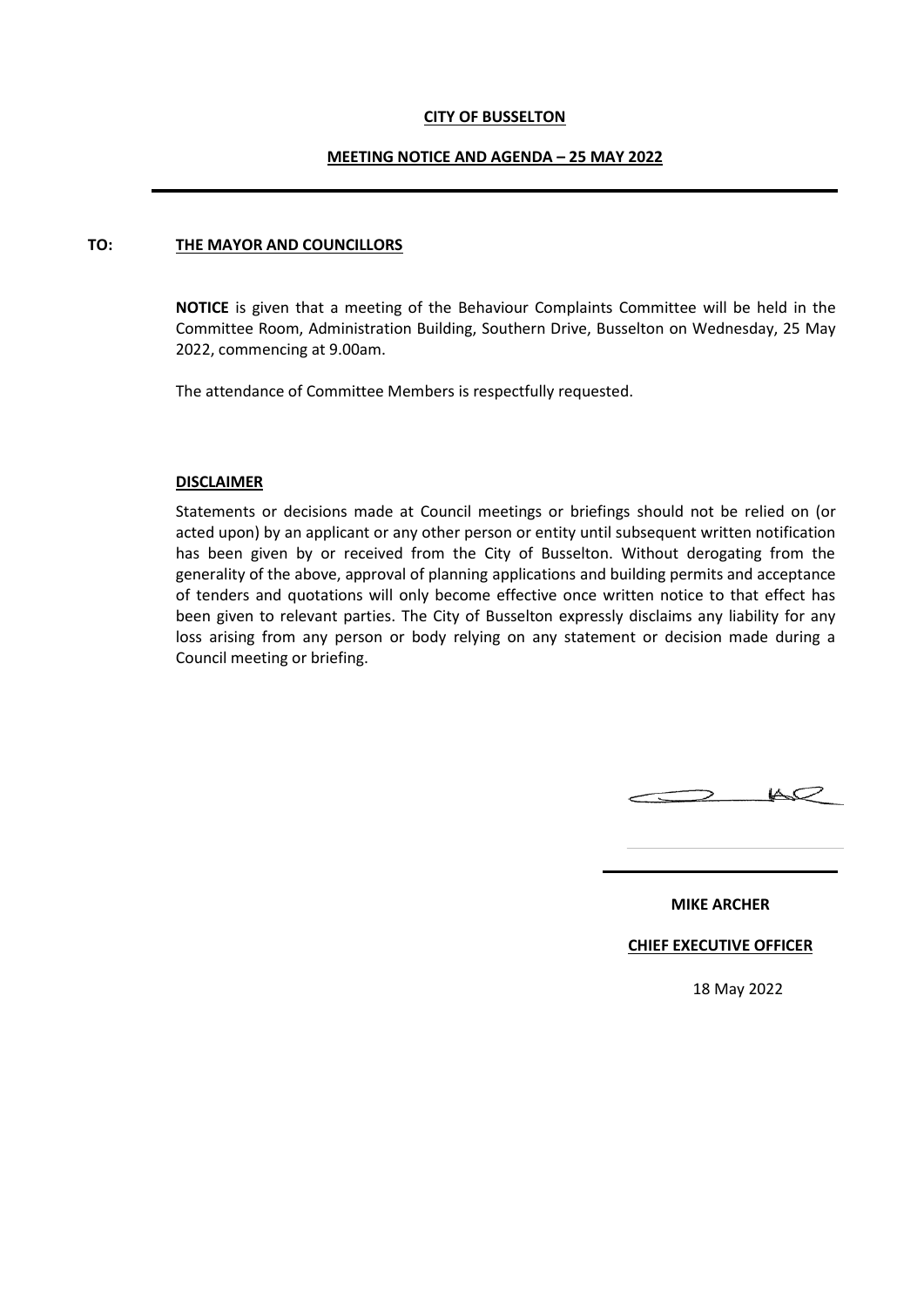### **CITY OF BUSSELTON**

# AGENDA FOR THE BEHAVIOUR COMPLAINTS COMMITTEE MEETING TO BE HELD ON 25 MAY 2022

# **TABLE OF CONTENTS**

| <b>ITEM NO.</b> |     | <b>SUBJECT</b>                                                             | <b>PAGE NO.</b> |
|-----------------|-----|----------------------------------------------------------------------------|-----------------|
| 1.              |     | DECLARATION OF OPENING, ACKNOWLEDGEMENT OF COUNTRY AND ANNOUNCEMENT        |                 |
| 2.              |     |                                                                            |                 |
| 3.              |     |                                                                            |                 |
| 4.              |     |                                                                            |                 |
| 5.              |     |                                                                            |                 |
|                 | 5.1 | Minutes of the Behaviour Complaints Committee Meeting held 13 April 2022 4 |                 |
| 6.              |     |                                                                            |                 |
| 7.              |     |                                                                            |                 |
| 8.              |     |                                                                            |                 |
|                 | 8.1 |                                                                            |                 |
|                 | 8.2 |                                                                            |                 |
|                 | 8.3 |                                                                            |                 |
| 9.              |     |                                                                            |                 |
| 10.             |     |                                                                            |                 |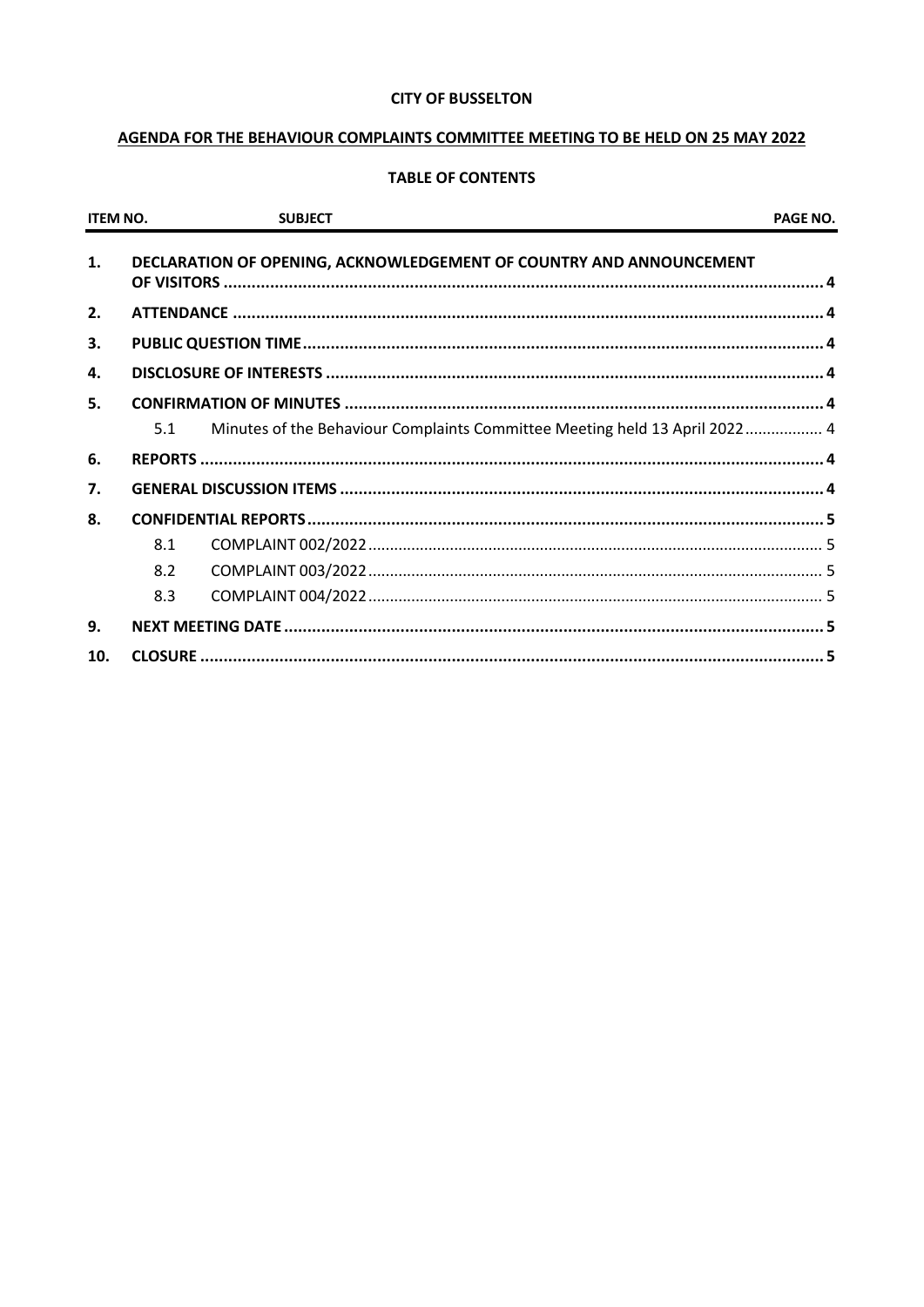# <span id="page-3-0"></span>**1. DECLARATION OF OPENING, ACKNOWLEDGEMENT OF COUNTRY AND ANNOUNCEMENT OF VISITORS**

<span id="page-3-1"></span>**2. ATTENDANCE** 

**Apologies**

<span id="page-3-2"></span>**3. PUBLIC QUESTION TIME**

# <span id="page-3-3"></span>**4. DISCLOSURE OF INTERESTS**

### <span id="page-3-4"></span>**5. CONFIRMATION OF MINUTES**

<span id="page-3-5"></span>5.1 Minutes of the Behaviour Complaints Committee Meeting held 13 April 2022

# **RECOMMENDATION**

That the Minutes of the Behaviour Complaints Committee Meeting held 13 April 2022 be confirmed as a true and correct record.

### <span id="page-3-6"></span>**6. REPORTS**

Nil

# <span id="page-3-7"></span>**7. GENERAL DISCUSSION ITEMS**